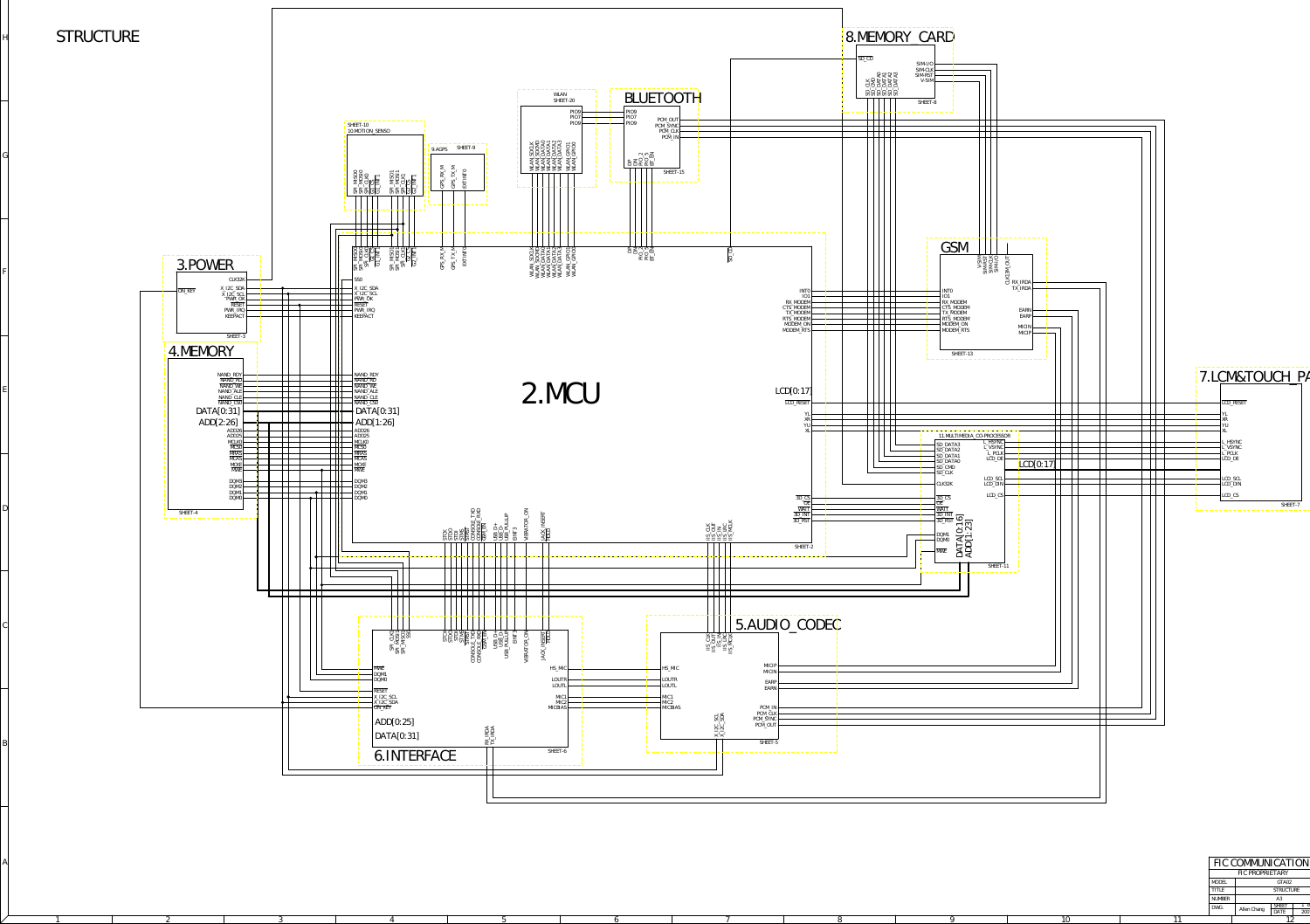<span id="page-1-0"></span>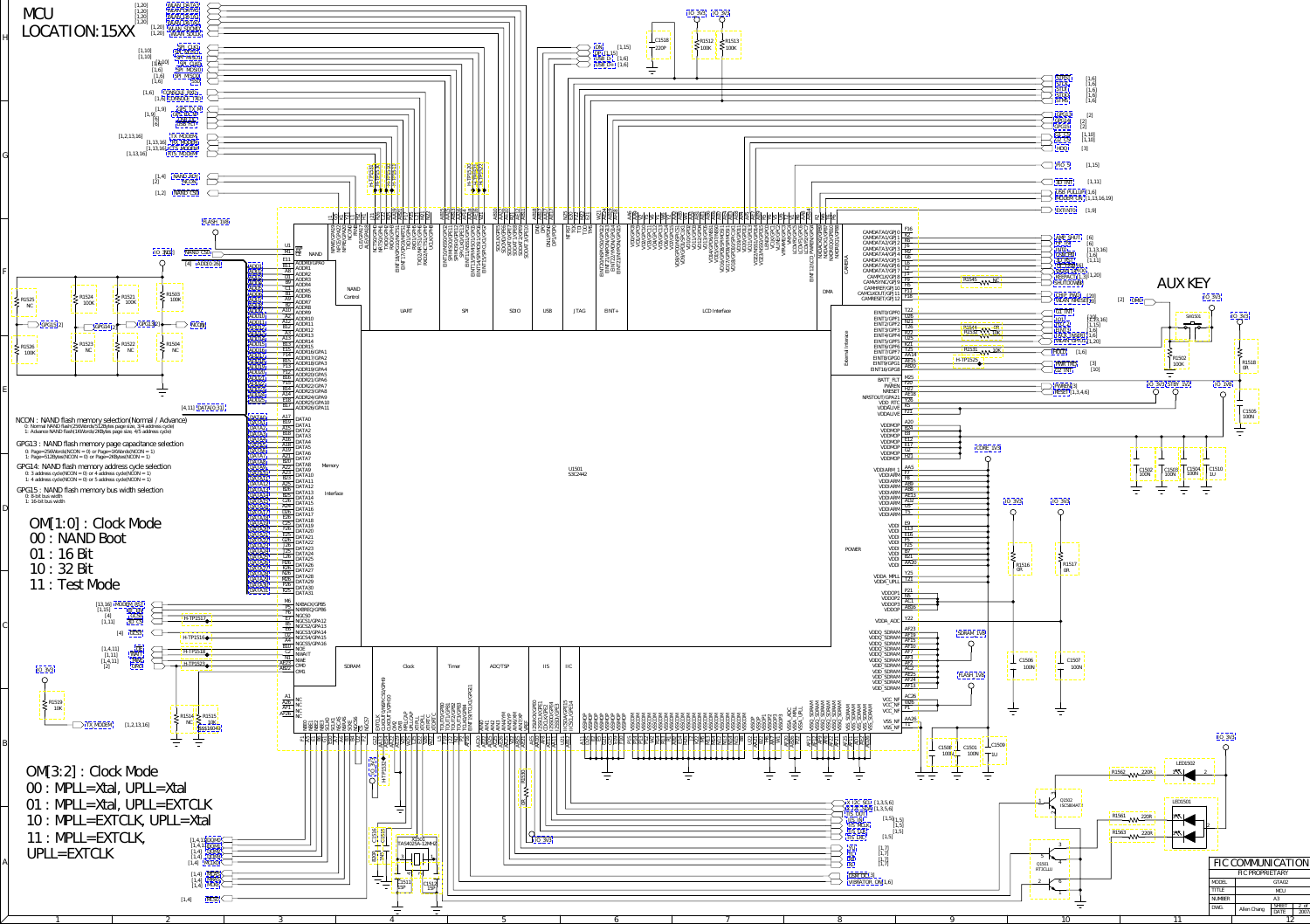<span id="page-2-0"></span>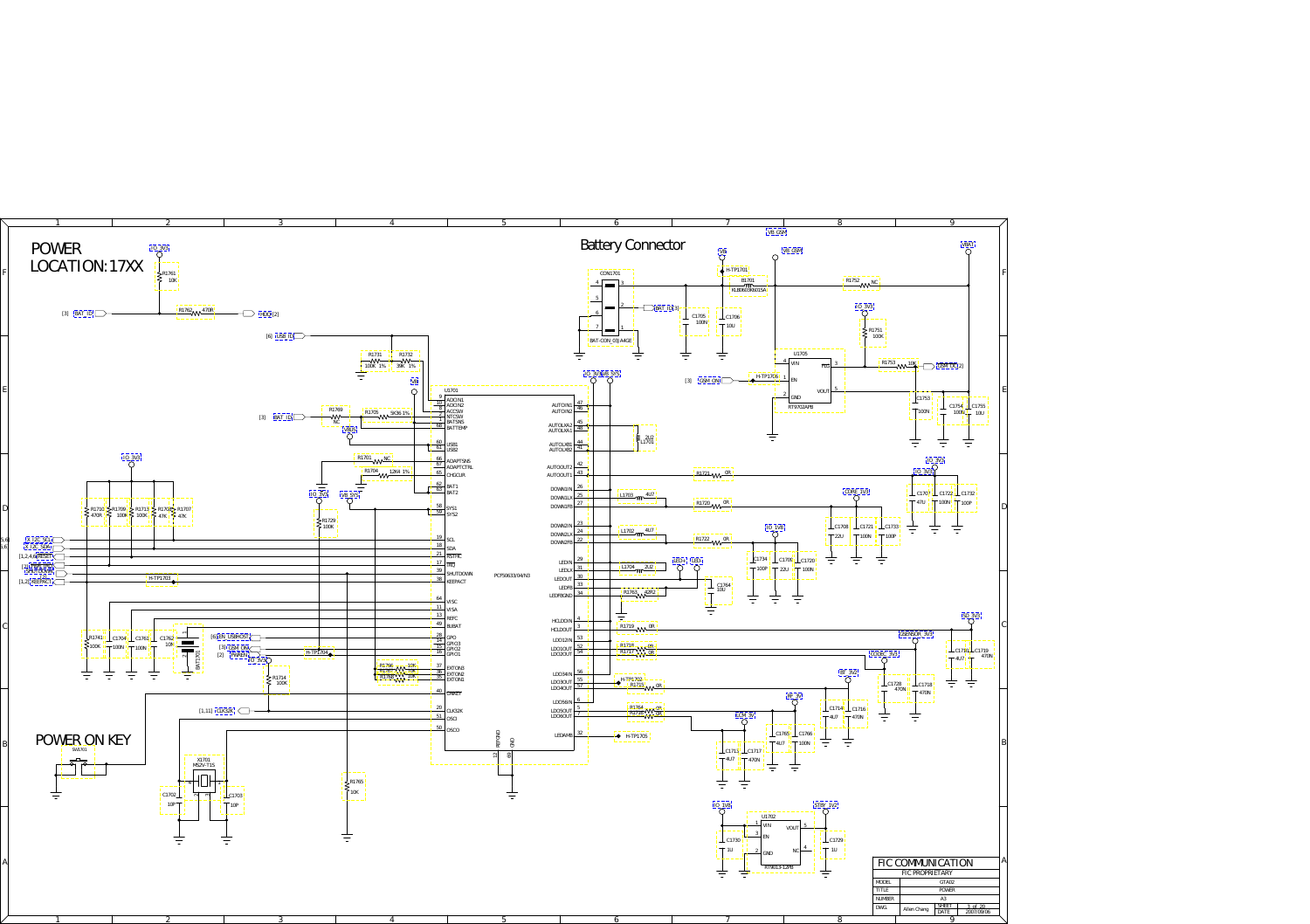A

B

 $\mathcal{C}_{0}^{(n)}$ 

D

E

F

G

<span id="page-3-0"></span>H

## LOCATION:22XX SDRAM

## LOCATION:25XX NOR FLASH



圭



 $4\circ$ 

200<sup>°</sup>

[SDRAM\\_1V8](#page-1-0)  $\circ$  $\frac{1}{2}$  day  $\frac{8}{2}$   $\frac{8}{2}$   $\frac{8}{2}$   $\frac{8}{2}$   $\frac{8}{2}$   $\frac{8}{2}$   $\frac{8}{2}$   $\frac{8}{2}$   $\frac{8}{2}$   $\frac{8}{2}$   $\frac{8}{2}$   $\frac{8}{2}$   $\frac{8}{2}$   $\frac{8}{2}$   $\frac{8}{2}$   $\frac{8}{2}$   $\frac{8}{2}$   $\frac{8}{2}$   $\frac{8}{2}$   $\frac{8}{2}$   $\frac{8}{2$ B2 C9 D9 F9 L1 M9 N9 P2 A3 VSS A7 VDD  $\frac{13}{12}$  VSS 228<br>  $\frac{13}{12}$  VSS 228<br>  $\frac{13}{12}$  VSS 228<br>  $\frac{13}{12}$  VSS 228  $\frac{83}{281}$  VSSQ B7 VSSQ B7 VSSQ B7 VSSQ B7 VSSQ B7 VSSQ B7 VSSQ B7 VSSQ B7 VSSQ B7 VSSQ B7 VSSQ B7 VSSQ B7 VSSQ B7 VSSQ B7 VSSQ B7 VSSQ B7 VSSQ B7 VSSQ B7 VSSQ B7 VSSQ B7 VSSQ B7 VSSQ B7 VSSQ B7 VSSQ B7 VSSQ B7 VSSQ B7 P3 VSSQ<br>P3 VSSQ<br><u>P8 VSSQ</u> VDDQ VDDQ VDDQ E1 VDDQ VDD VDDQ VDDQ VDDQ VDDQ U2201 DATA[0:31] [2,4,11] ADD[0:26] [2,4]  $DQ0 \frac{R8}{N7}$ DATA0  $DQ_1 \overline{N_0}$ DATA1  $\frac{G8}{G9}$  A0<br> $\frac{G9}{F7}$  A1 ADD2  $\overrightarrow{DQ2}$   $\frac{R9}{R2}$ DATA2 ADD3  $\overline{DQ3}$   $\frac{NS}{DS}$ DATA3 DATA4 DATA5 DATA6 DATA7  $\frac{F7}{F2}$  A2 ADD4  $\overline{DQ4}$   $P9$  $\frac{F3}{21}$  A3 ADD5 DQ5 <u>M8</u>  $\frac{G1}{G2}$  A4<br> $\frac{G2}{G3}$  A5<br> $\frac{G3}{H1}$  A6 ADD6 DQ6 M7 ADD7  $DQ7 \perp 8$ ADD8  $DQS \frac{L2}{10}$ DATA8 DATA9 DATA10 DATA11  $\frac{H1}{H2}$  A7<br> $\frac{H2}{H3}$  A8 ADD9  $\overline{DQ9}$   $\frac{M3}{10}$ ADD10  $DQ10 \frac{M2}{D1}$ ADD11  $\frac{J3}{27}$  A9  $\frac{PQ10}{PQ11}$ ADD12  $\frac{G7}{H0}$  A<sub>10</sub>  $\frac{DQ}{12}$   $\frac{N2}{R1}$ DATA12  $\frac{H9}{H2}$  A11 ADD13  $DQ13$   $R1$ DATA13  $\frac{H3}{A12}$ ADD14  $DQ14$   $\frac{N3}{D2}$ <u>)ATA1</u>  $DQ14$   $R2$ DATA15 RP2202  $DQ16$   $E8$ [DATA16](#page-1-0)  $\frac{J1}{17}$  CLK  $\frac{1}{4}$   $\frac{1}{4}$   $\frac{1}{4}$   $\frac{1}{4}$   $\frac{1}{4}$   $\frac{1}{4}$   $\frac{1}{4}$   $\frac{1}{4}$   $\frac{1}{4}$   $\frac{1}{4}$   $\frac{1}{4}$   $\frac{1}{4}$   $\frac{1}{4}$   $\frac{1}{4}$   $\frac{1}{4}$   $\frac{1}{4}$   $\frac{1}{4}$   $\frac{1}{4}$   $\frac{1}{4}$   $\frac{1}{4}$   $\frac{1}{4}$   $\frac{1}{4}$   $\frac{\text{DQ17}}{\text{DQ18}} \frac{\text{D7}}{\text{D8}}$ [1,2] [MCLK0](#page-1-0) [2] [ADD24](#page-1-0) [DATA17](#page-1-0)  $\frac{J7}{J8}$  BAO [DATA18](#page-1-0)  $\frac{H8}{BA1}$  $DQ19$   $\frac{B9}{C9}$ [DATA19](#page-1-0) [1,2] [ADD25](#page-1-0) [1,2] [MCS0](#page-1-0)  $DQ20 - 68$ [DATA20](#page-1-0)  $\frac{\text{K2}}{\text{K3}}$  NC<br> $\frac{\text{K3}}{\text{M7}}$  NC  $DQ21 - \frac{A9}{C7}$ [DATA21](#page-1-0) 33R  $DQ22$   $C7$ [DATA22](#page-1-0)  $\frac{H7}{E2}$  NC  $\frac{\text{DQ25}}{\text{A9}}$ [DATA23](#page-1-0) E3 NC<br>E7 NC<br>MC  $DQ24$   $A2$ [DATA24](#page-1-0) [DATA25](#page-1-0) DQ2  $DQ26$   $\frac{AI}{C2}$ [DATA26](#page-1-0)  $DQ27$   $C2$ [DATA27](#page-1-0)  $\frac{J8}{CS}$ [DATA28](#page-1-0) RP2203  $\frac{DQ}{DQ}$ [DATA29](#page-1-0) [DATA30](#page-1-0) 19<br><u>K7 CAS</u><br>K8 WE  $\frac{1}{2}$   $\frac{1}{2}$   $\frac{1}{2}$   $\frac{1}{2}$   $\frac{1}{2}$   $\frac{1}{2}$   $\frac{1}{2}$   $\frac{1}{2}$   $\frac{1}{2}$   $\frac{1}{2}$   $\frac{1}{2}$   $\frac{1}{2}$   $\frac{1}{2}$   $\frac{1}{2}$   $\frac{1}{2}$   $\frac{1}{2}$   $\frac{1}{2}$   $\frac{1}{2}$   $\frac{1}{2}$   $\frac{1}{2}$   $\frac{1}{2}$   $\frac{1}{2}$   $\left[1,2\right]$  [MRAS](#page-1-0)  $\begin{bmatrix} 1,2\\1,2,4,11 \end{bmatrix}$   $\begin{bmatrix} 1,2\\1,2 \end{bmatrix}$ DQ3 [DATA31](#page-1-0) DQ: J2 CKE [1,2] [MCKE](#page-1-0) 33R 33R F2 DQM3 F8 DQM2 K1 DQM1 K9 DQM0 5<br>2<br>2<br>3<br>2<br>2<br>2<br>1 DQM0 [1,2,11]<br>DQM1 [1,2,11]<br>DQM2 [1,2]<br>[DQM3](#page-1-0) [1,2] E TABBEL PELLE<br>PROSSES<br>PROSSESS **B**<br>B8<br>E9<br>E9 VSSQ RP2201 K4M51323PC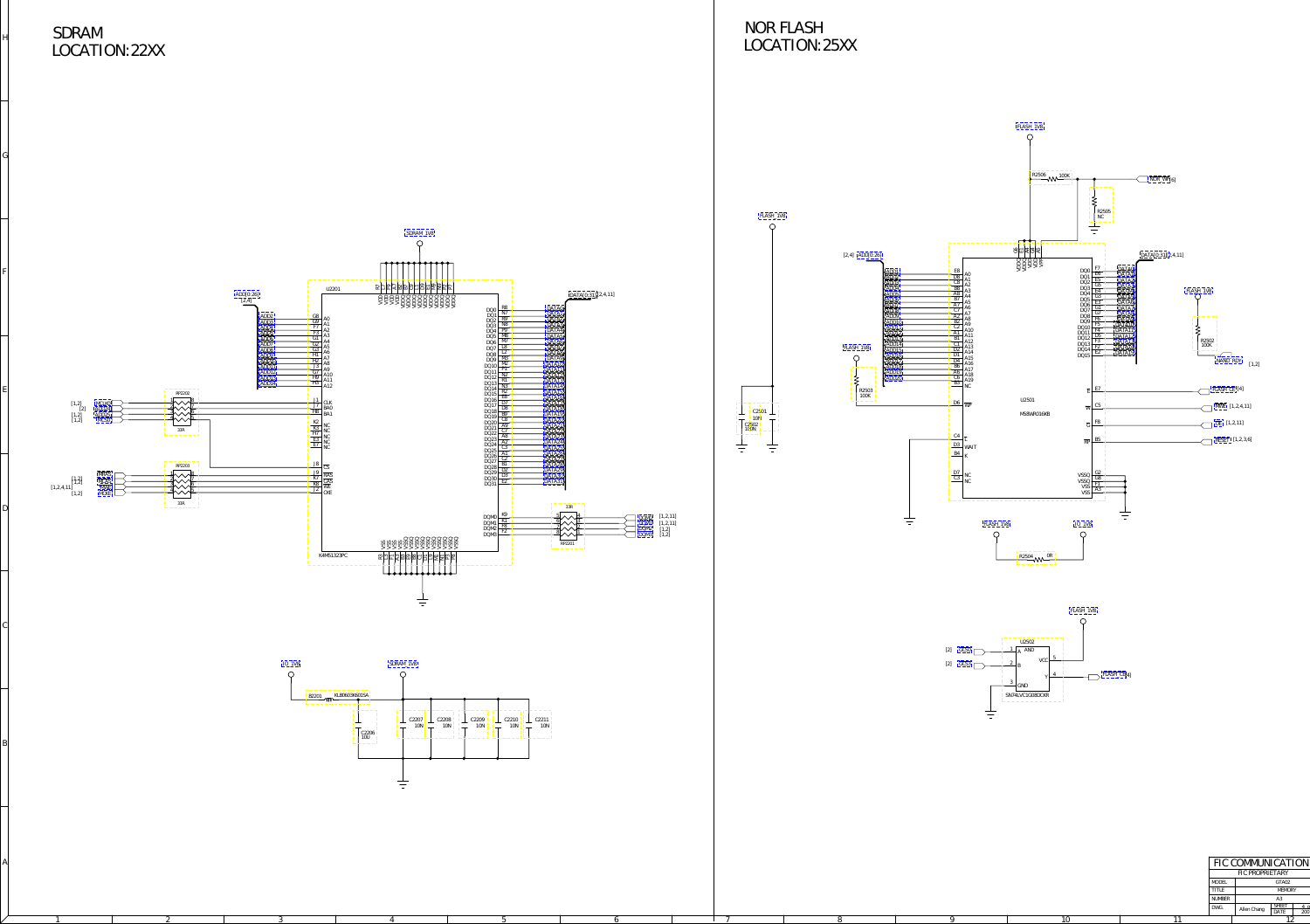<span id="page-4-0"></span>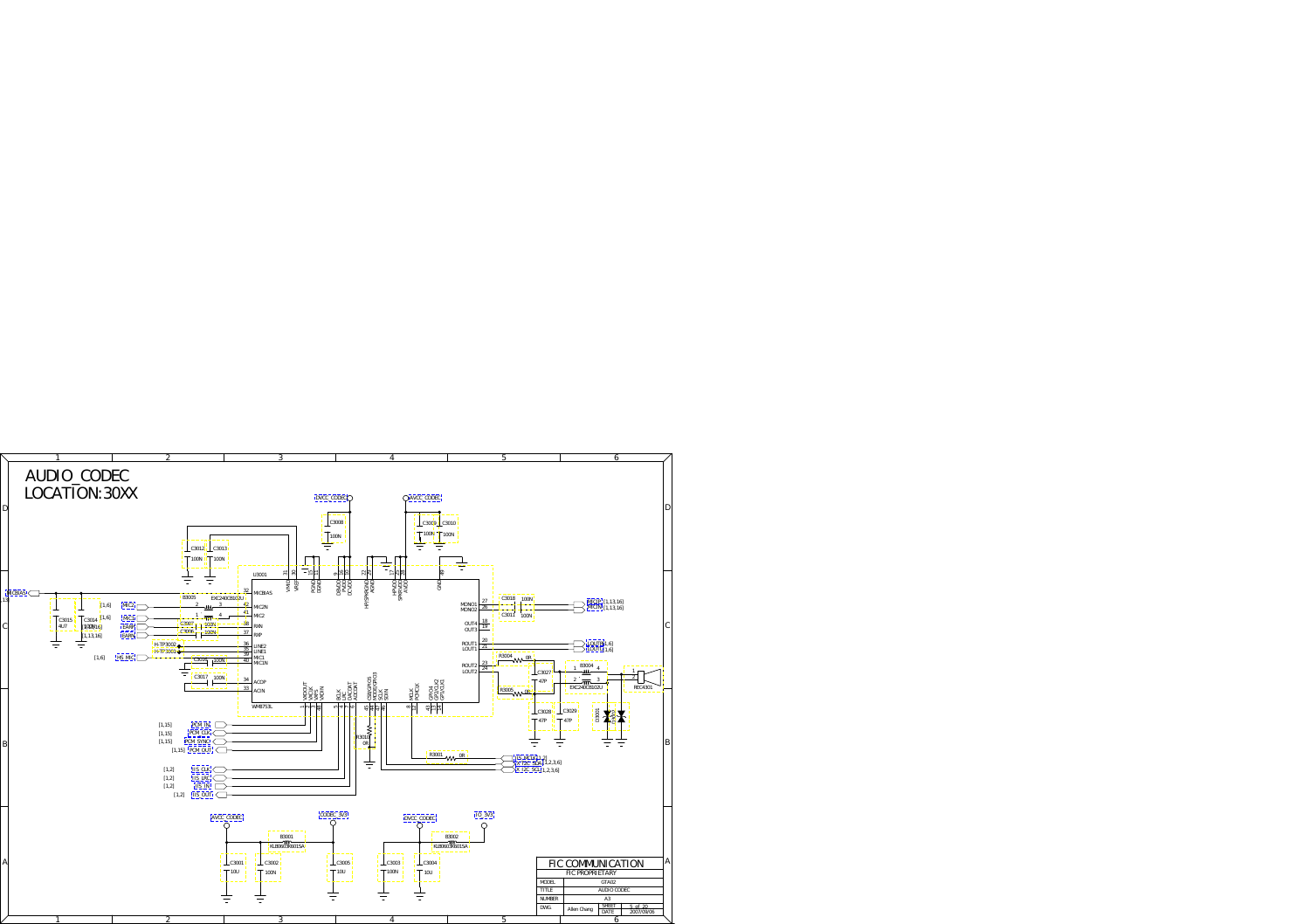<span id="page-5-0"></span>

## SHEET 6<br>DATE 201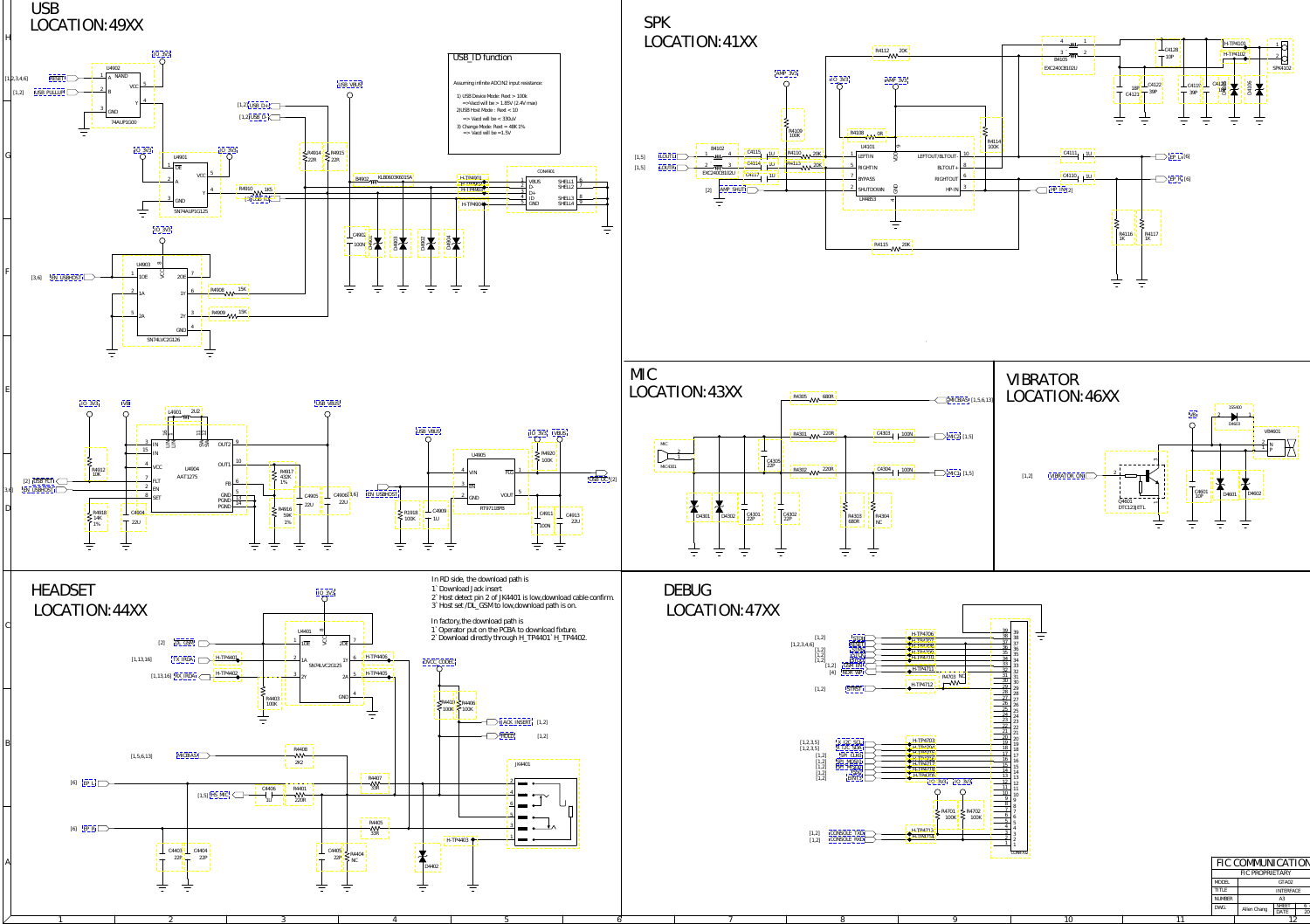<span id="page-6-0"></span>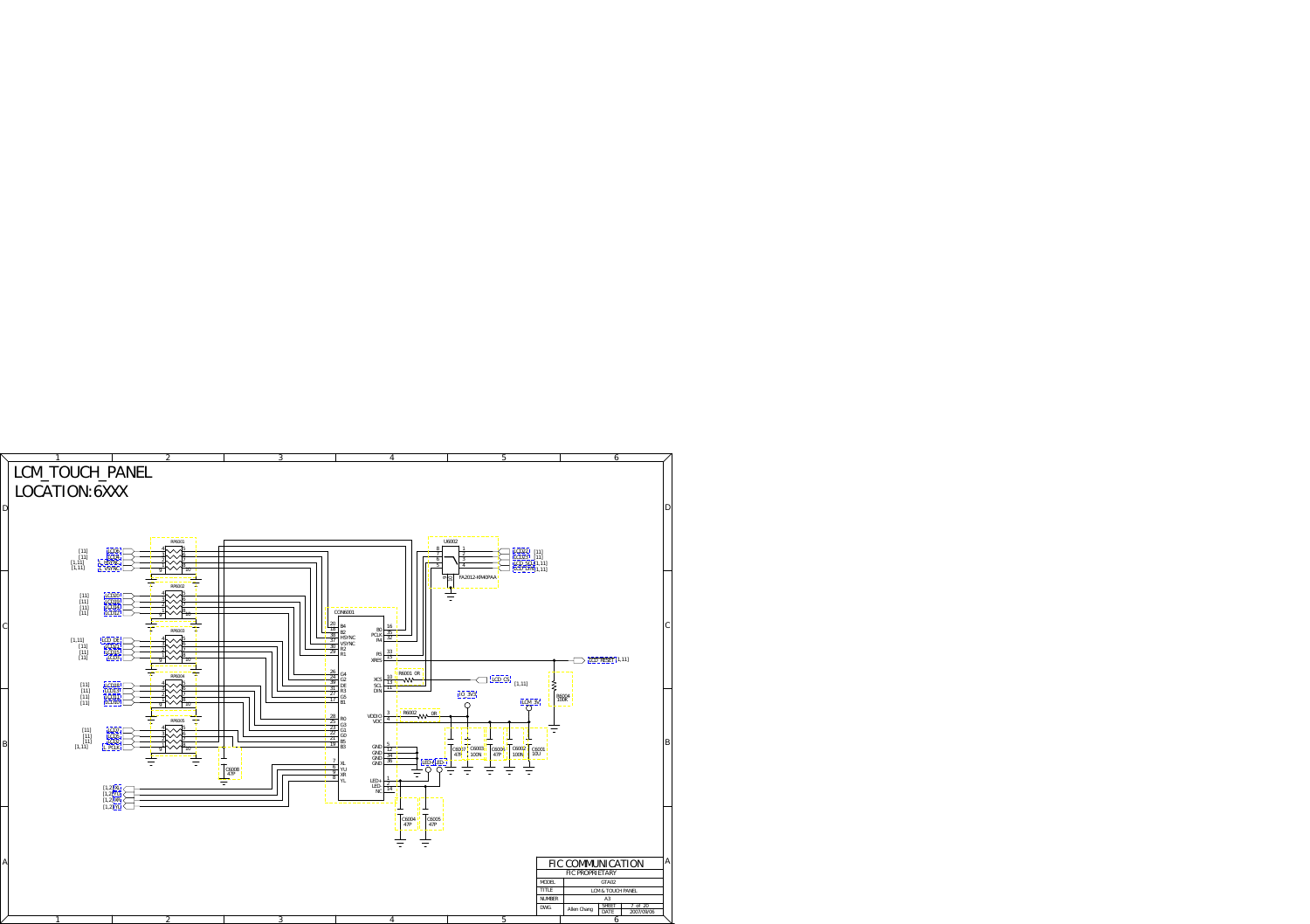<span id="page-7-0"></span>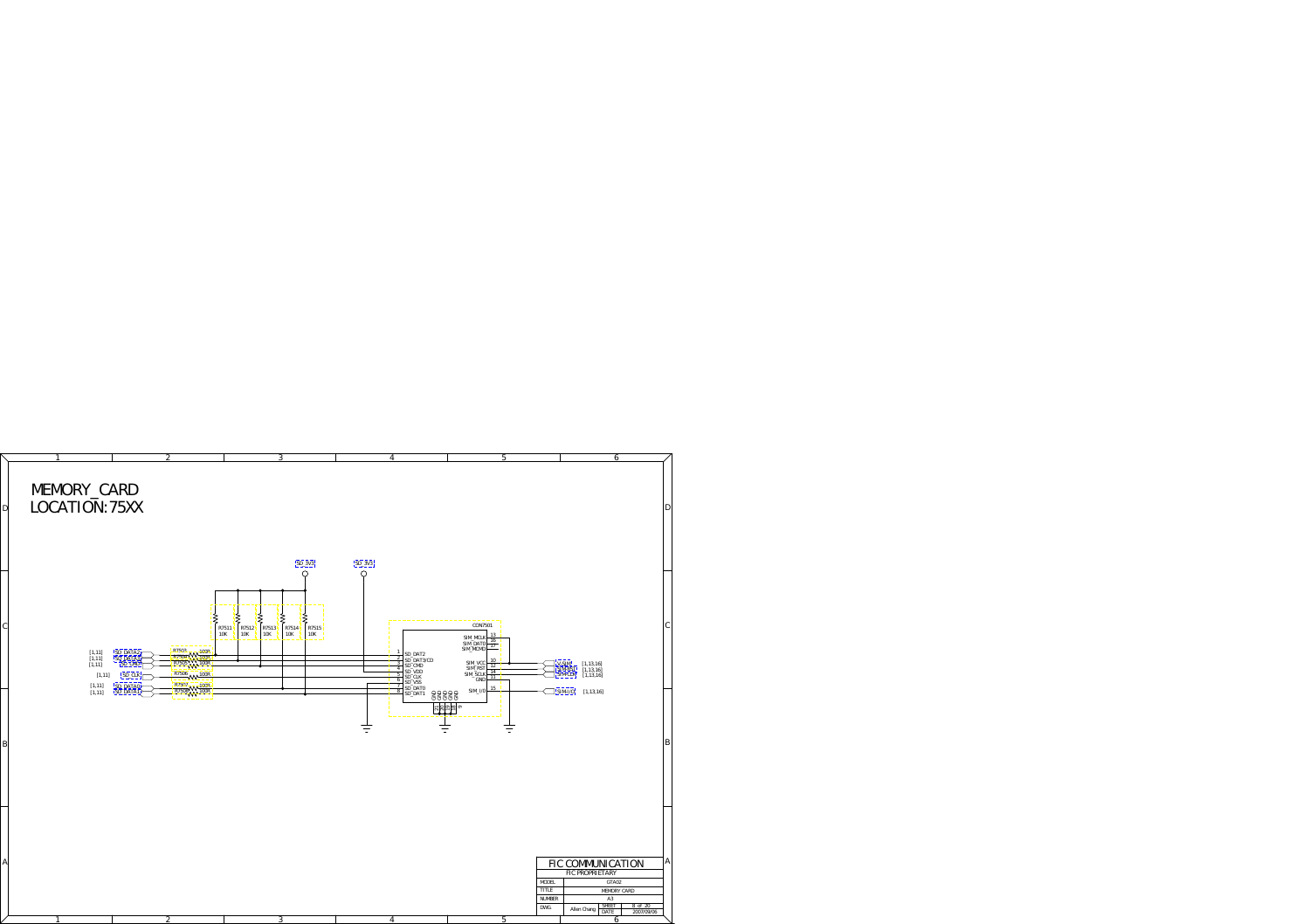<span id="page-8-0"></span>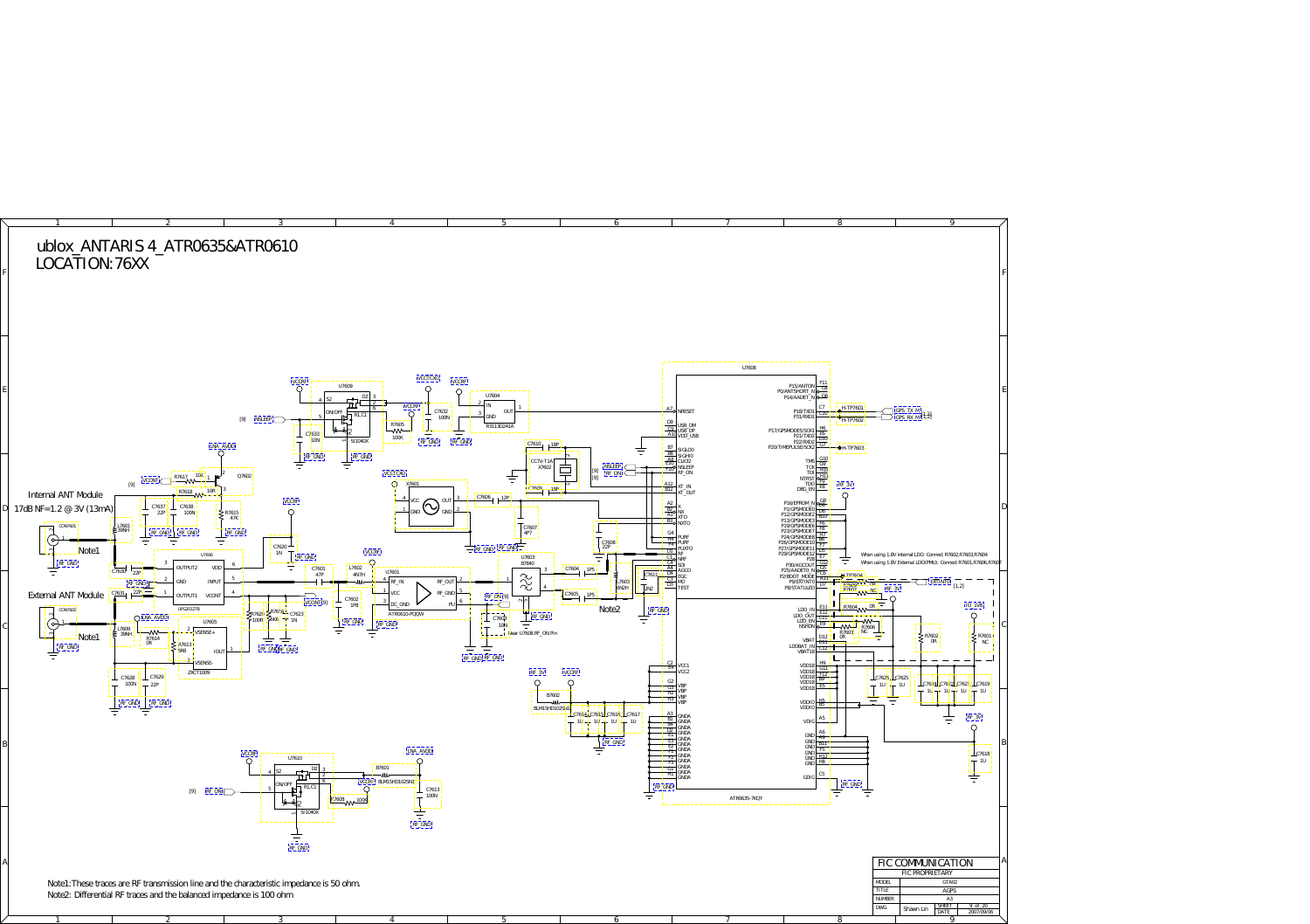<span id="page-9-0"></span>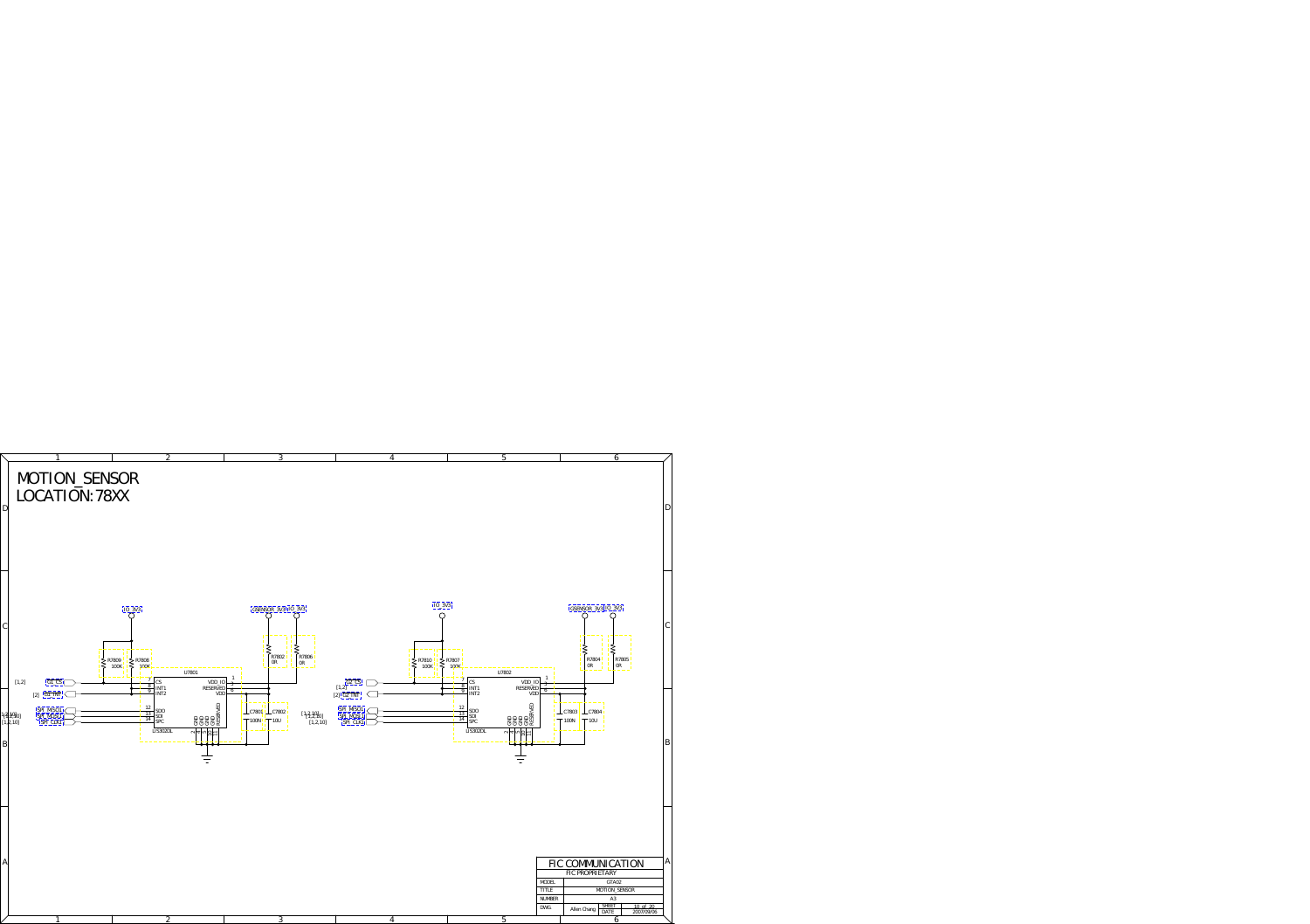<span id="page-10-0"></span>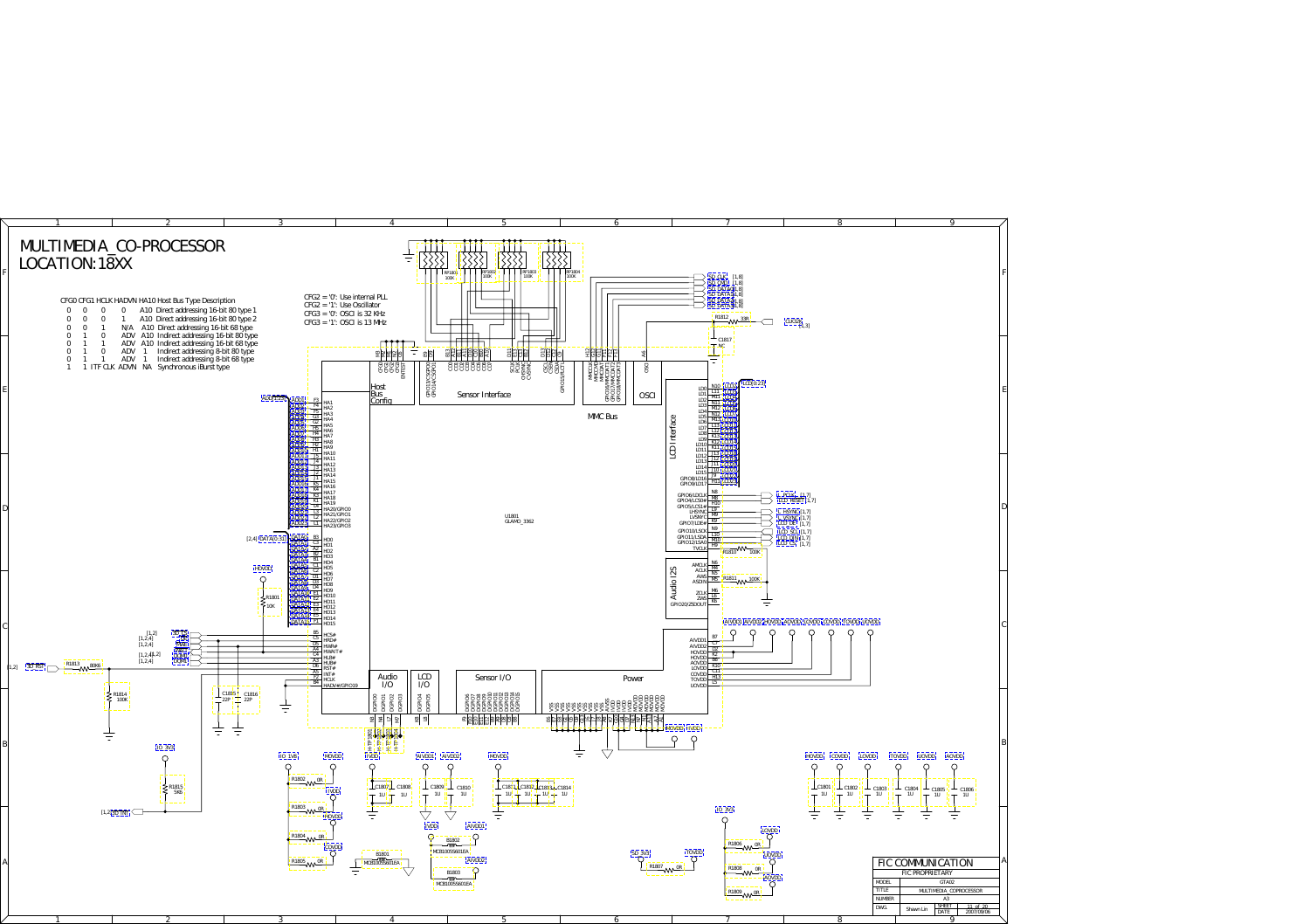H

G

F

E

D

 $\mathcal{C}_{0}^{(n)}$ 

B

A

| FIC COMMUNICATION |  |             |                      |    |  |  |  |
|-------------------|--|-------------|----------------------|----|--|--|--|
| FIC PROPRIETARY   |  |             |                      |    |  |  |  |
| <b>MODEL</b>      |  | GTA02       |                      |    |  |  |  |
| <b>TITLE</b>      |  | POWER BLOCK |                      |    |  |  |  |
| <b>NUMBER</b>     |  | A3          |                      |    |  |  |  |
| DWG.              |  | Allen Chang | <b>SHEET</b><br>DATE | 19 |  |  |  |
|                   |  |             |                      |    |  |  |  |

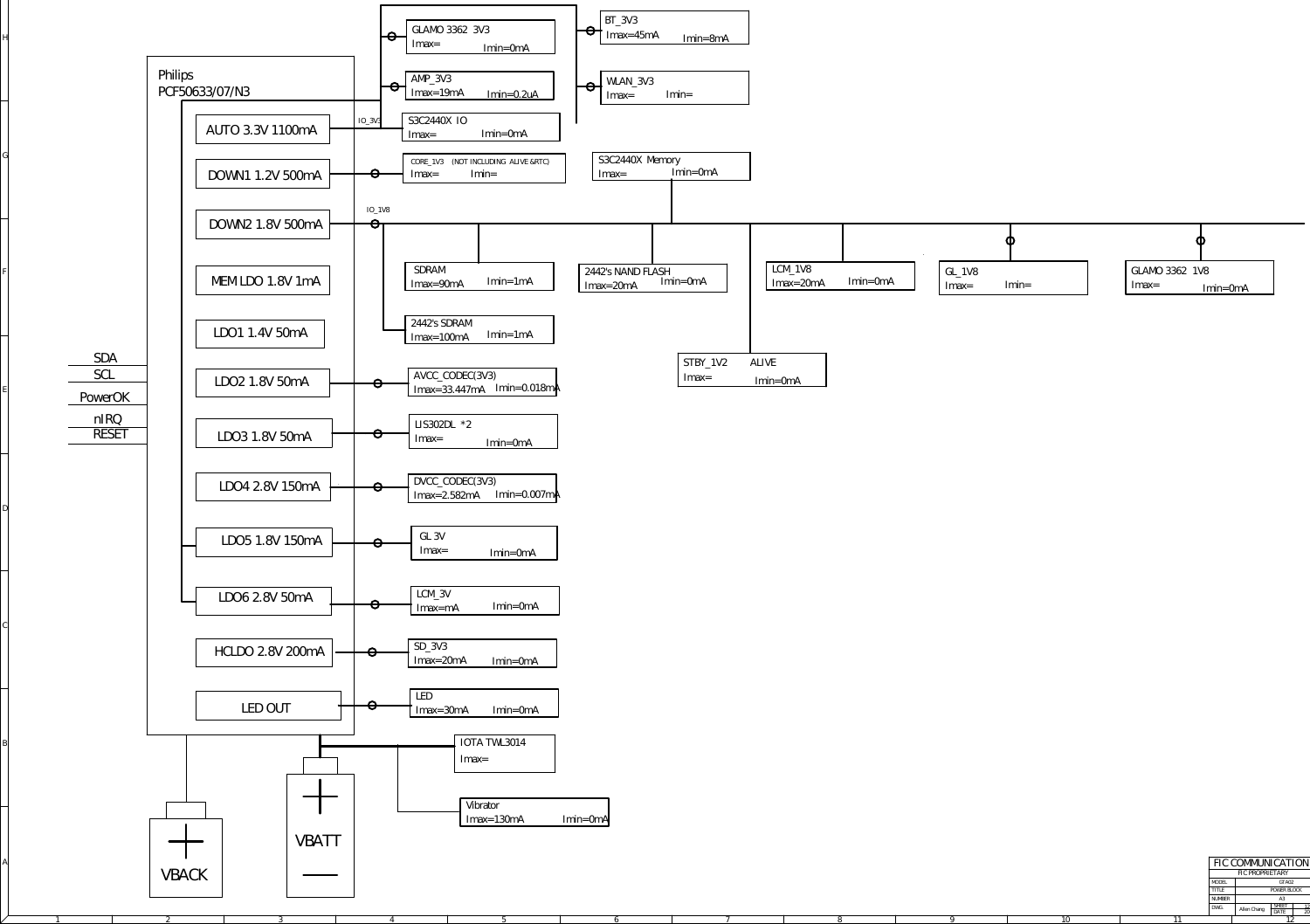<span id="page-12-0"></span>H

G

F

E

D

 $\mathcal{C}_{0}^{(n)}$ 

B

A

1 2 3 4 5 6 7 8 9



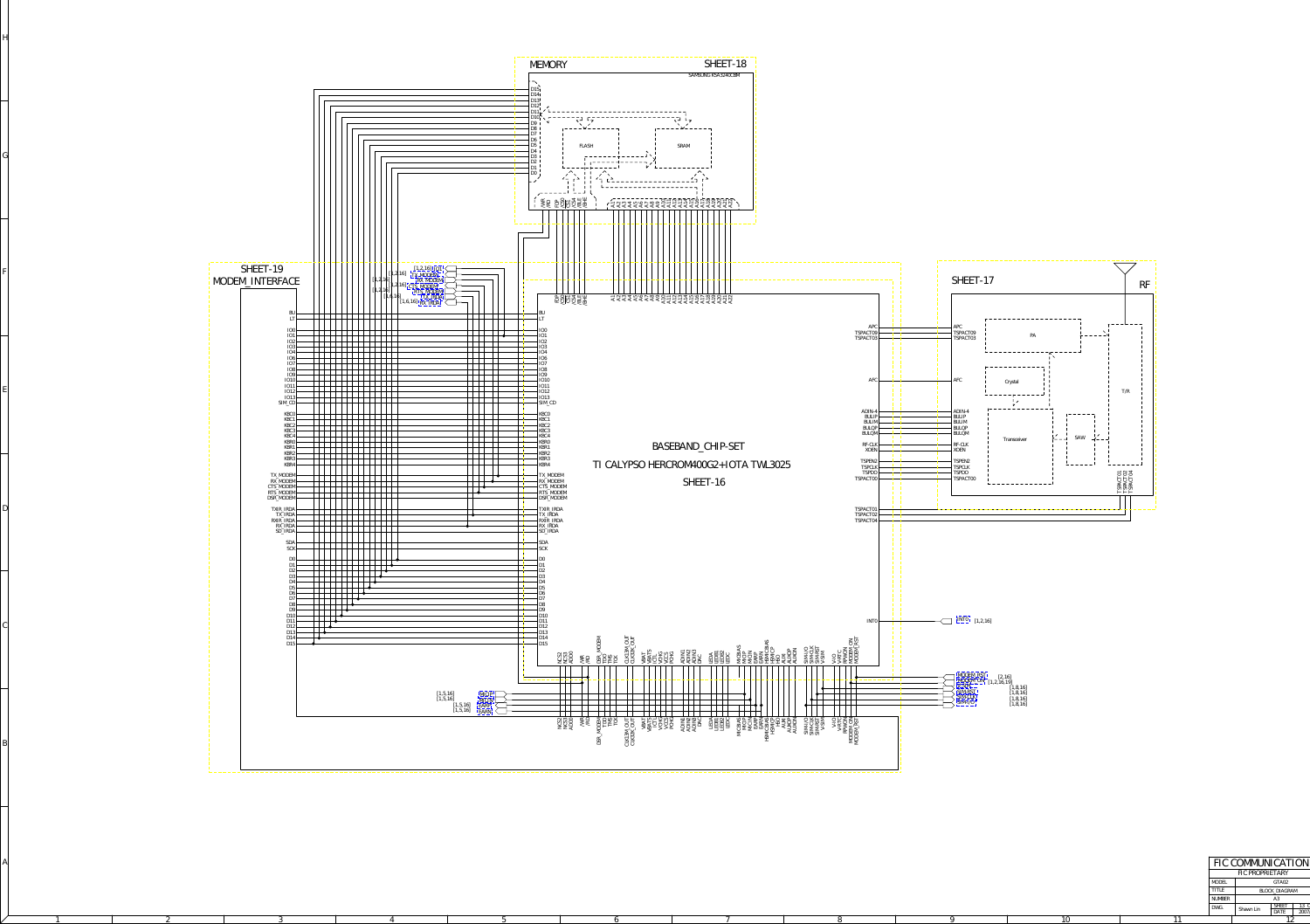<span id="page-13-0"></span>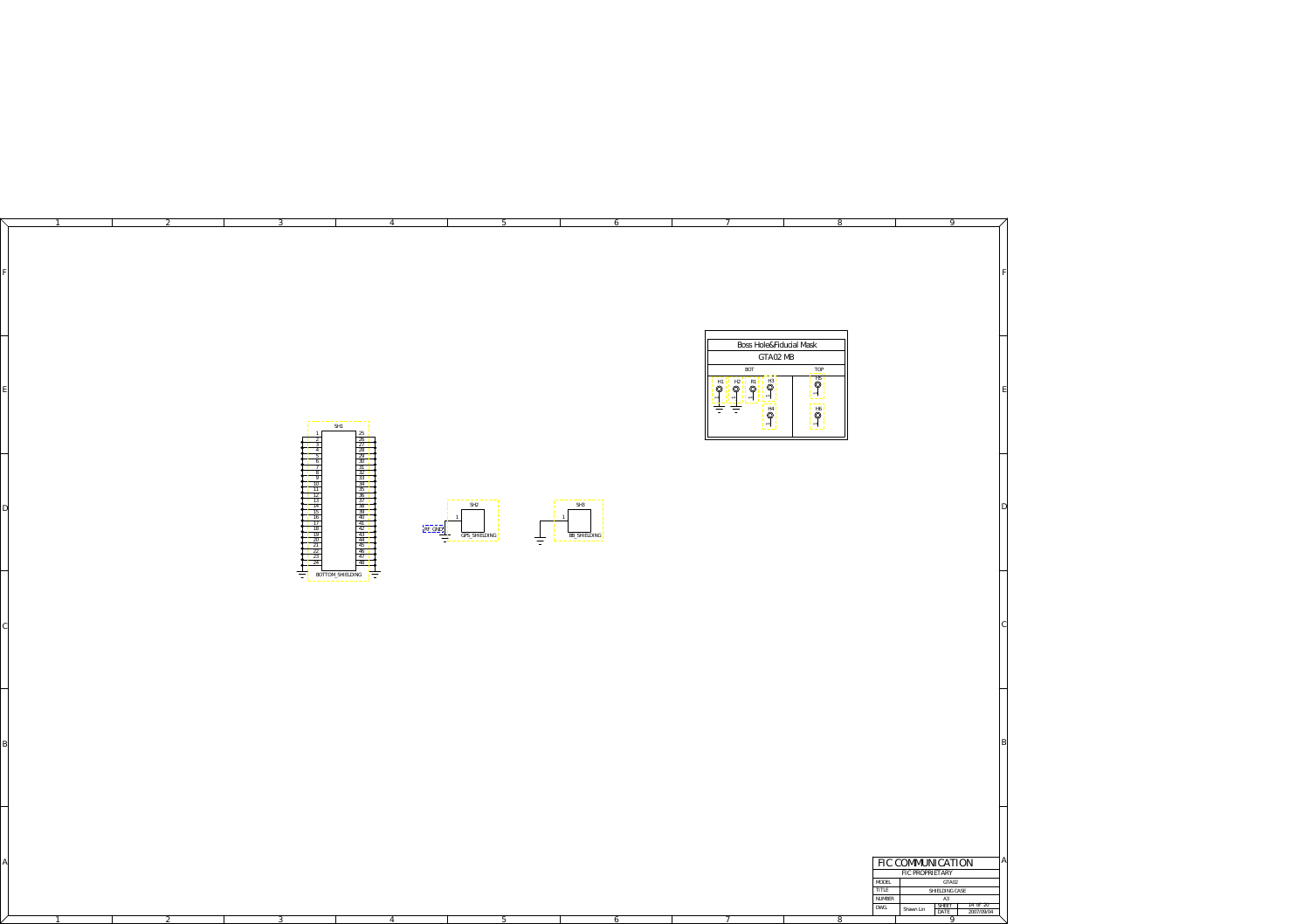<span id="page-14-0"></span>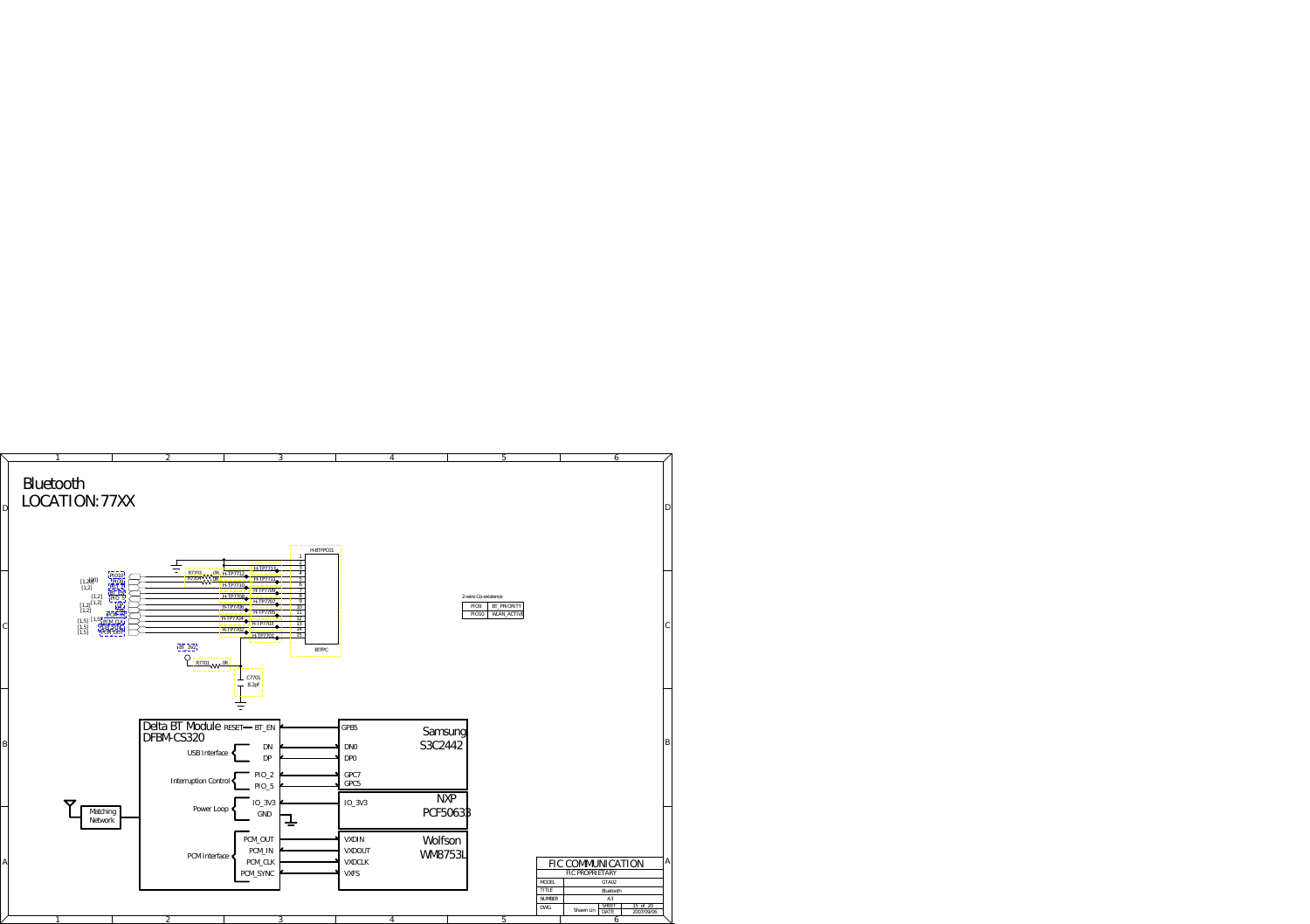<span id="page-15-0"></span>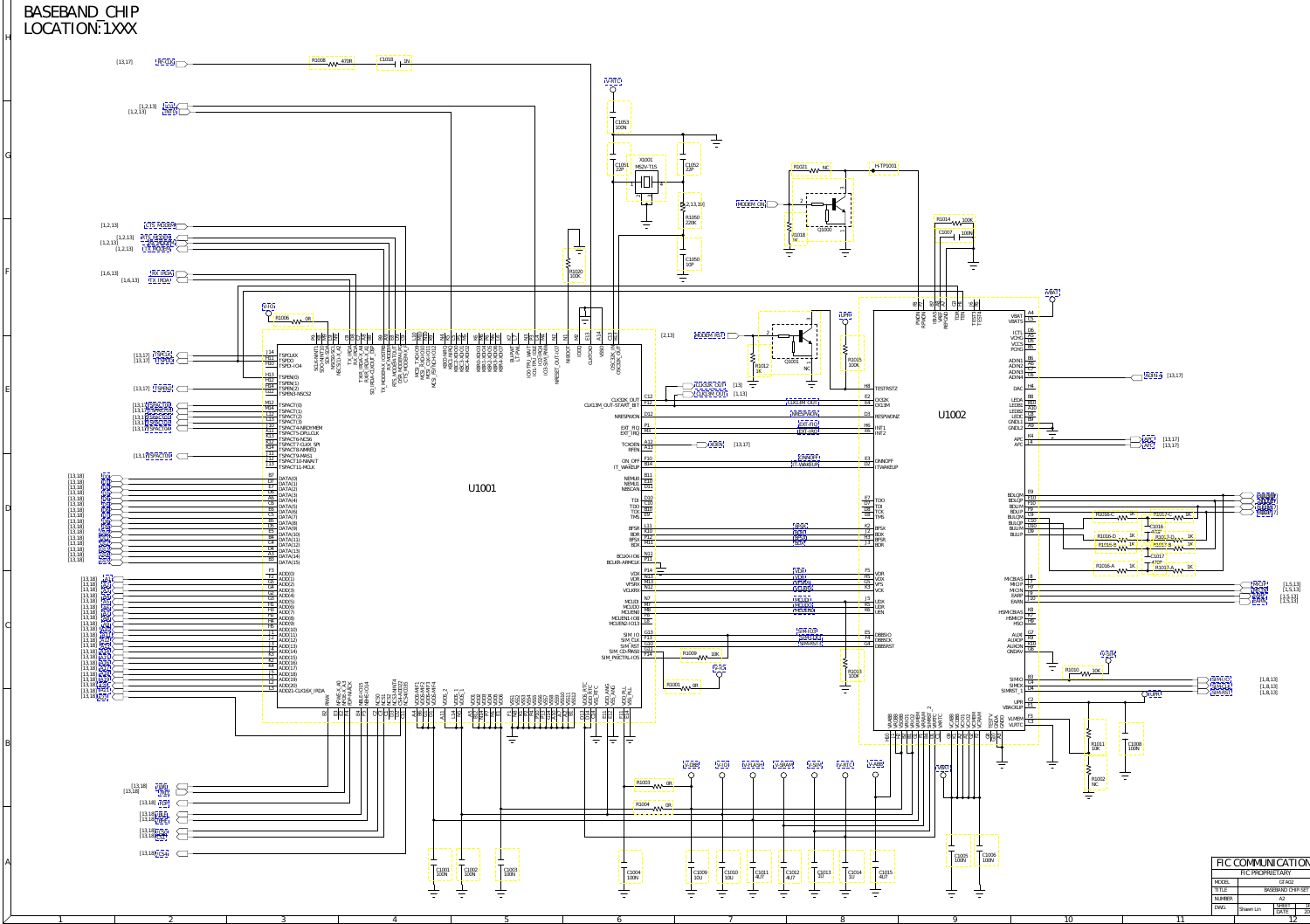<span id="page-16-0"></span>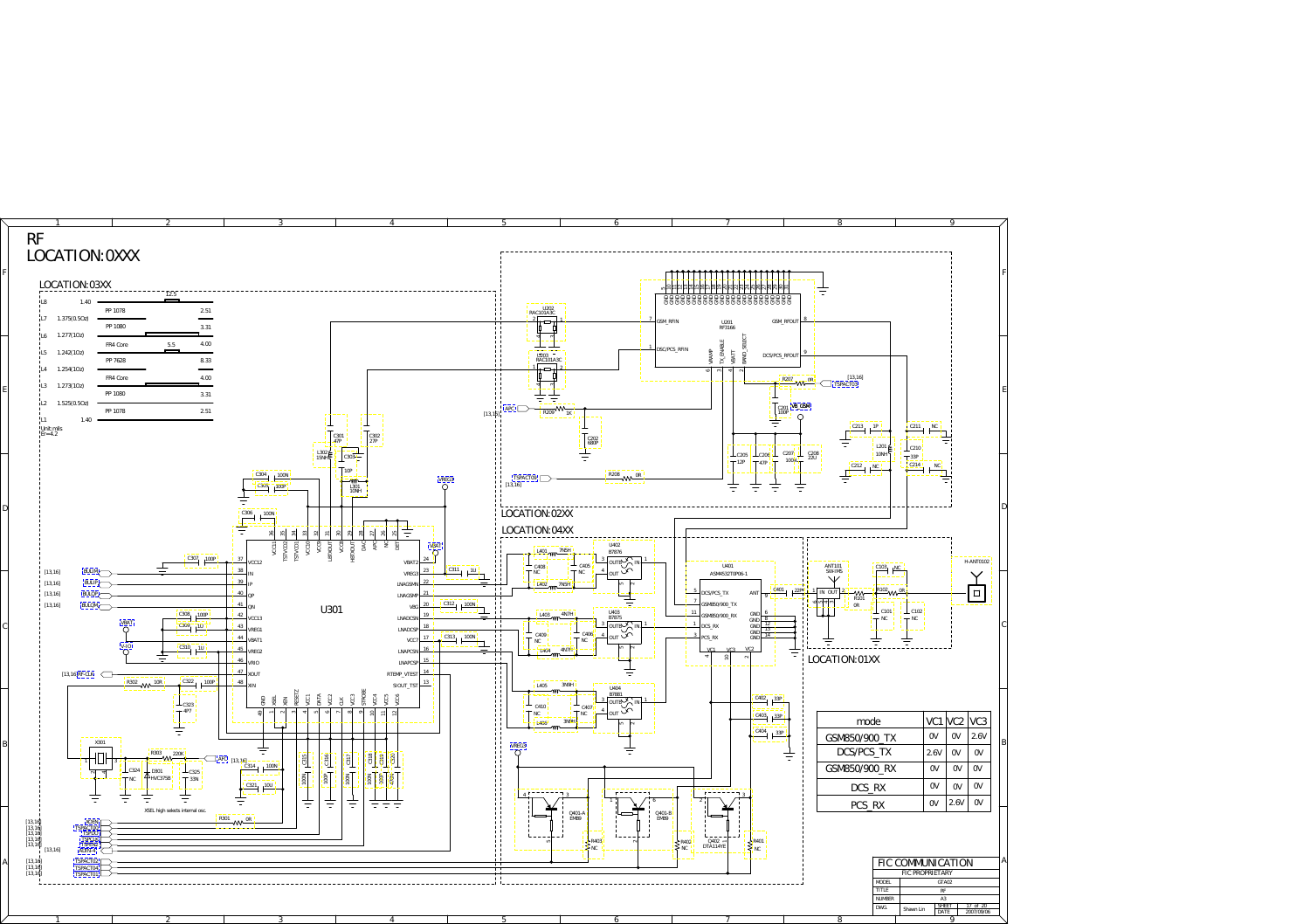<span id="page-17-0"></span>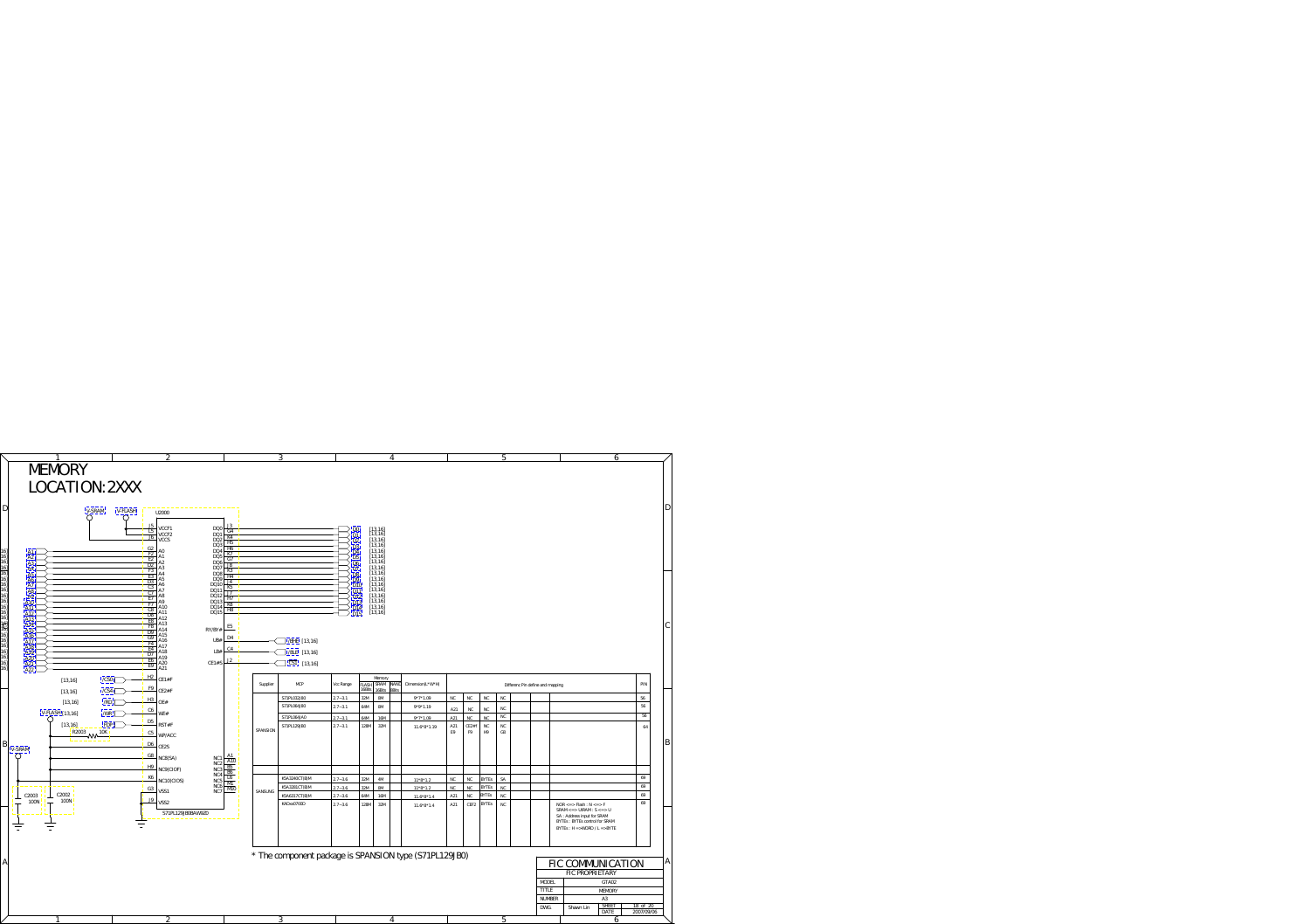

<span id="page-18-0"></span>